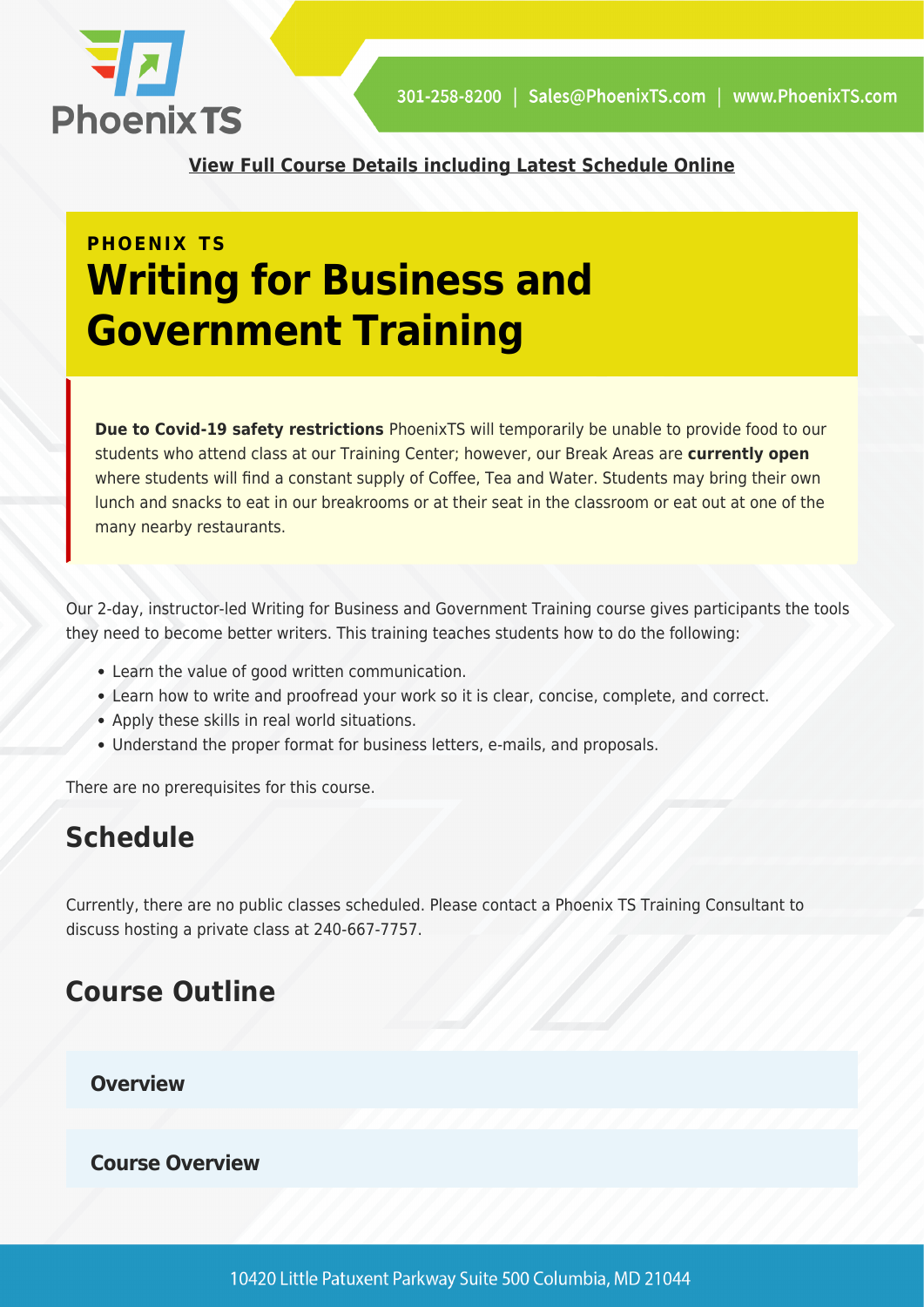

|  | <b>Why Write?</b> |
|--|-------------------|
|  |                   |

**Be Clear**

**Be Concise**

**Be Complete**

**Be Correct**

**Word Agreement**

**Active and Passive Voice**

**Sentences and Sentence Types**

**Practical Language**

**Inclusive Language**

**Sentence Construction**

**Punctuation**

**Inclusive Language**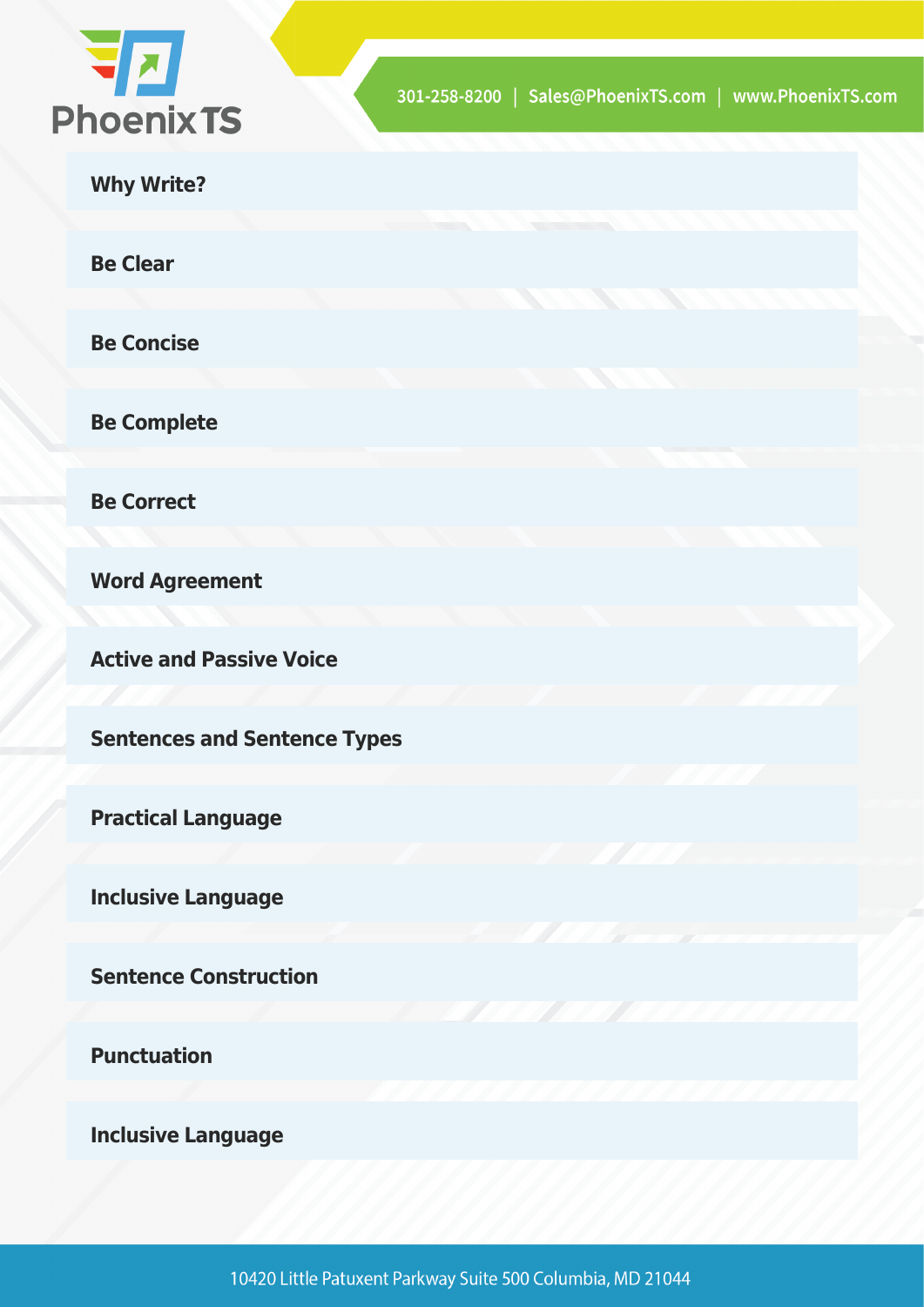

**Writing Business Letters**

**Report Writing**

**Using Headings**

**Using Charts and Graphs**

**The Proposal**

**Persuasion**

**Practical Application**

**Giving Credit**

**Spelling and Proofreading**

**Reviewing Your Writing**

**Writing Challenges**

**Due to Covid-19 safety restrictions** PhoenixTS will temporarily be unable to provide food to our students who attend class at our Training Center; however, our Break Areas are **currently open** where students will find a constant supply of Coffee, Tea and Water. Students may bring their own lunch and snacks to eat in our breakrooms or at their seat in the classroom or eat out at one of the many nearby restaurants.

10420 Little Patuxent Parkway Suite 500 Columbia, MD 21044